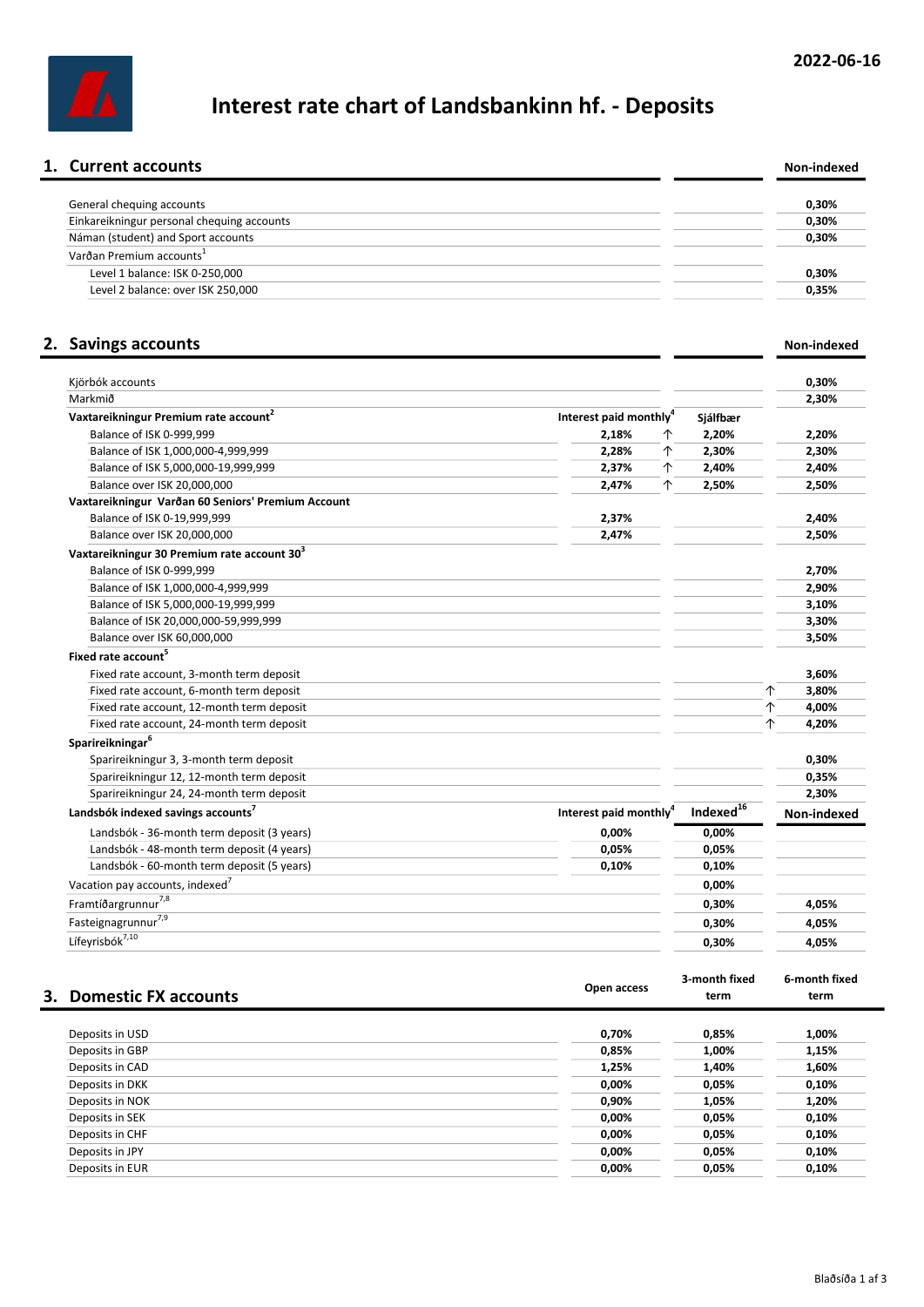

## Interest rate chart of Landsbankinn hf. - Loans

|    | 1. Housing mortgages <sup>11</sup>                               | Indexed <sup>16</sup> |   | Non-indexed |
|----|------------------------------------------------------------------|-----------------------|---|-------------|
|    | Variable rates                                                   |                       |   |             |
|    | Loan to value up to 70%                                          | 1,90%                 |   | 5,40%       |
|    | Loan to value 70-80% <sup>12</sup>                               | 2,90%                 |   | 6,40%       |
|    | 3-year fixed rate <sup>13</sup>                                  |                       |   |             |
|    | Loan to value up to 50%                                          |                       | ↑ | 6,70%       |
|    | Loan to value up to 60%                                          |                       | 个 | 6,80%       |
|    | Loan to value up to 70%                                          |                       | 个 | 6,90%       |
|    | Loan to value 70-80% <sup>12</sup>                               |                       | 个 | 7,90%       |
|    | 5-year fixed rate <sup>13</sup>                                  |                       |   |             |
|    | ↑<br>Loan to value up to 50%                                     | 1,70%                 | ↑ | 6,60%       |
|    | ↑<br>Loan to value up to 60%                                     | 1,80%                 | ↑ | 6,70%       |
|    | Loan to value up to 70%<br>↑                                     | 1,90%                 | 个 | 6,80%       |
|    | Loan to value 70-80% <sup>12</sup>                               |                       | ↑ | 7,80%       |
|    | 2. Vehicle and equipment financing                               |                       |   | Non-indexed |
|    | Non-indexed loans and facilities: <sup>14</sup>                  |                       |   |             |
|    | Prime interest rate                                              |                       |   | 6,20%       |
|    | Loan to value ratio <51%                                         |                       |   | 7,00%       |
|    | Loan to value ratio 51-69,9%                                     |                       |   | 7,40%       |
|    | Loan to value ratio 70-80%                                       |                       | 个 | 7,70%       |
|    | 3-year fixed rate                                                |                       |   | 9,60%       |
|    | Loans granted before 16.03.2018                                  |                       |   |             |
|    | Prime rate category                                              |                       |   | 8,75%       |
|    | Lowest Varðan and Náman member terms (LTV under 70%)             |                       |   | 7,95%       |
|    | Highest Varðan and Náman member terms (LTV under 70%)            |                       |   | 8,15%       |
|    |                                                                  |                       |   |             |
|    | Loans granted before 9 June 2016<br>Prime interest rate categ. V |                       |   | 8,50%       |
|    | Prime interest rate categ. T                                     |                       |   | 8,20%       |
|    | Loans granted before 20 May 2015                                 |                       |   |             |
|    | Prime rates, no premium, on loans granted up to 20.05.2015       |                       |   | 6,35%       |
|    |                                                                  |                       |   |             |
| З. | <b>Debentures</b>                                                | Indexed <sup>16</sup> |   | Non-indexed |
|    |                                                                  |                       |   |             |
|    | Prime rate categories                                            |                       |   |             |
|    | Prime rate without add. Intr.                                    | 2,70%                 |   | 6,20%       |
|    | Prime rate categ. 1                                              | 3,70%                 |   | 7,20%       |
|    | Prime rate categ. 2                                              | 4,70%                 |   | 8,20%       |
|    | Prime rate categ. 3                                              | 5,60%                 |   | 9,10%       |
|    | Prime rate categ. 4                                              | 6,35%                 |   | 9,85%       |
|    | Prime rate categ. 5                                              | 7,00%                 |   | 10,50%      |
|    | Prime rate categ. 6                                              | 7,50%                 |   | 11,00%      |
|    | Prime rate categ. 7                                              | 7,90%                 |   | 11,50%      |
|    | Prime rate categ. 8                                              | 8,15%                 |   | 11,50%      |
|    | Prime rate categ. 9                                              | 8,30%                 |   | 11,50%      |
|    | Older loans, not prime rate                                      | 5,85%                 |   | 9,80%       |